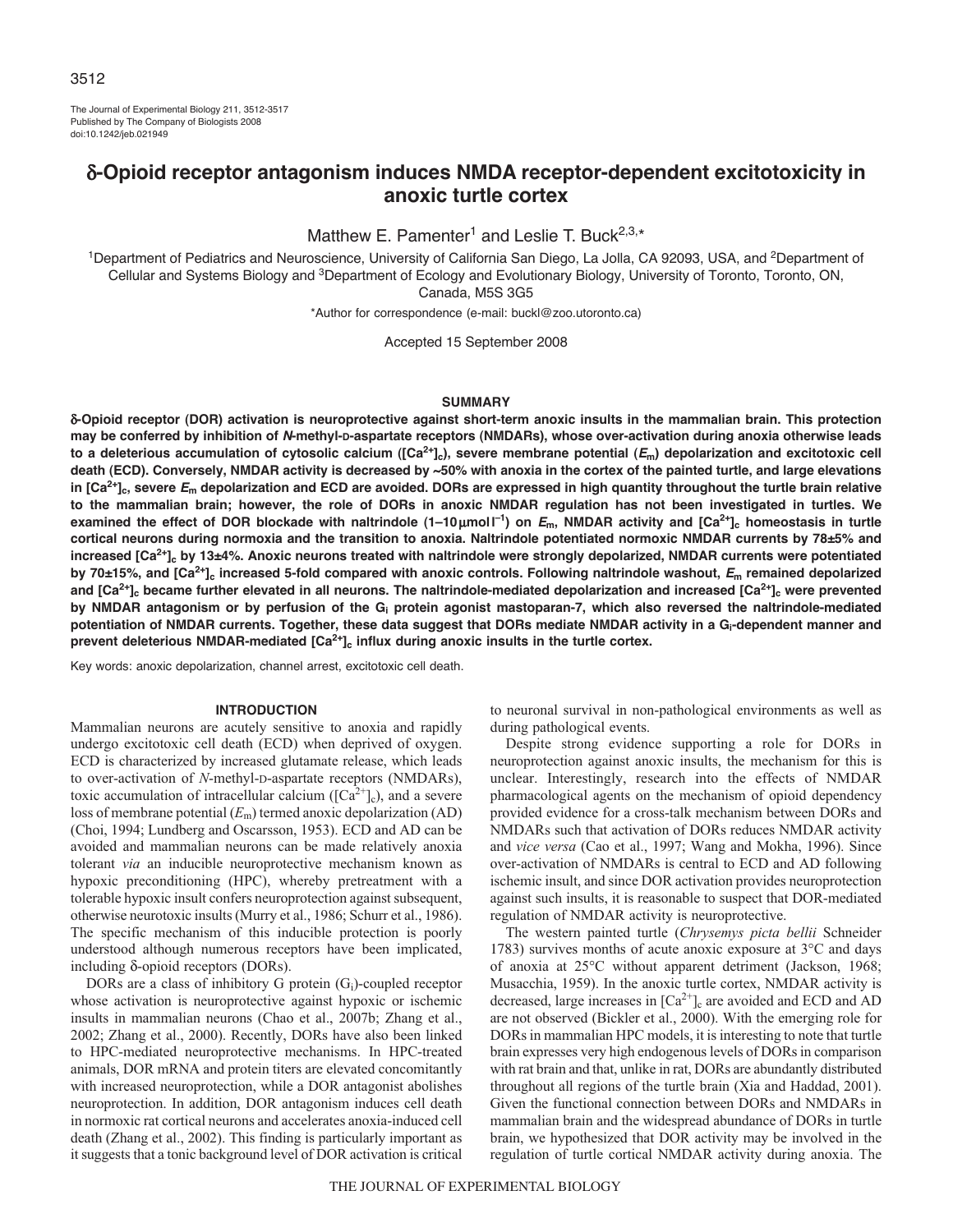aim of this study was to examine the effect of DOR blockade on turtle cortical neuron electrical activity, whole-cell NMDAR peak current activity and  $[Ca^{2+}]_c$  homeostasis during normoxia and during transition to anoxia with recovery.

## **MATERIALS AND METHODS Dissection and whole-cell patch-clamp recordings**

This study conforms to the University of Toronto Animal Care committee Guide to the Care and Use of Experimental Animals, volume 2, as determined by the Canadian Council on Animal Care regarding relevant guidelines for the care of experimental animals. Adult turtles were obtained from Niles Biological (Sacramento, CA, USA). Methods of cortical sheet isolation, artificial cerebrospinal fluid (ACSF) composition, and equipment setup for anoxic wholecell NMDAR current and  $Ca^{2+}$ -imaging experiments are described elsewhere (Blanton et al., 1989; Pamenter et al., 2008d). All experiments were conducted at a room temperature of 22°C. Wholecell recordings were performed using 3–6MΩ electrodes containing the following (in mmol<sup>1-1</sup>): 8NaCl, 0.0001 CaCl<sub>2</sub>, 10NaHepes, 110 potassium gluconate,  $1 \text{MgCl}_2$ ,  $0.3 \text{Na}_2$ GTP and  $2 \text{Na}_2$ ATP (adjusted to pH7.4). The bath reference electrode was a Ag–AgCl junction. Cell-attached 5–20GΩ seals were obtained using the blindpatch technique described elsewhere (Blanton et al., 1989). Wholecell patches were obtained by applying brief suction following seal formation. Typical access resistance  $(R_a)$  was 10–30 M $\Omega$ .  $R_a$  was determined prior to each measurement and patches were discarded if *R*<sup>a</sup> changed by more than 20% during the course of an experiment. Data were collected at 2kHz using an Axopatch-1D amplifier, a CV-4 headstage and a digidata 1200 using Clampex 7 software (Axon Instruments, Union City, CA, USA). The liquid junction potential was assessed as ~10mV and all data have been corrected for this value (raw data traces are unaltered). All chemicals were obtained from Sigma Chemical Co. (Oakville, ON, Canada). Fluorescent probes were obtained from Molecular Probes (Eugene, OR, USA).

#### **Experimental design**

Cortical neurons were perfused with pharmacological modifiers in the bulk perfusate as specified in the Results section. DORs were blocked with  $1-10 \mu$ mol  $l^{-1}$  naltrindole (Zhang et al., 2000). NMDARs were blocked with 2-amino-5-phosphonopentanoic acid (APV: 70 nmol  $1^{-1}$ ). G<sub>i</sub> proteins were stimulated with mastoparan-7 (MP7: 0.1–1  $\mu$ mol1<sup>-1</sup>). MP7 is oxygen sensitive and was prepared under nitrogen and then injected directly into ACSF pre-gassed with 95%N2/5%CO2. Baseline spontaneous electrical activity, NMDAR activity and  $\lceil Ca^{2+} \rceil_c$  fluorescence were measured for >10 min and cortical sheets were exposed to anoxic ACSF or ACSF containing pharmacological modulators for a minimum of 40min and then reperfused for 20–40min with normoxic ACSF. Electrical activity and  $\lceil Ca^{2+} \rceil_c$  were recorded throughout, while NMDAR currents were elicited at 0 and 10min of control perfusion and then at 20min intervals following the switch to treatment ACSF by puffing  $300 \mu$ moll<sup>-1</sup> NMDA onto cortical sheets. [Ca<sup>2+</sup>]<sub>c</sub> changes were assessed using fura-2 excited at 340 and 380nm at 10s intervals to limit photo-bleaching. Fluorescence emissions above 510nm were isolated using an Olympus DM510 dichroic mirror and fluorescence measurements were acquired (515–530 nm).  $[Ca<sup>2+</sup>]_{c}$  was calculated as described elsewhere (Buck and Bickler, 1995).

#### **Statistical analysis**

Changes in *E*<sup>m</sup> were assessed by comparing the average *E*<sup>m</sup> from 5min segments. For each fura-2 experiment, 25 neurons were chosen at random and the average change in fluorescence 5min after each perfusion switch was used for statistical comparison. Significance was determined using a one-way repeated ANOVA followed by Tukey's *post-hoc* test. NMDAR current data were normalized and analyzed using two-way ANOVA with a Student–Neuman–Keuls *post-hoc* test. Significance was determined at *P*<0.05, and all data are expressed as the mean  $\pm$  s.e.m. (standard error of the mean).

#### **RESULTS**

During normoxia, *E*<sup>m</sup> did not change significantly over 1h of recording in any neuron (Fig.1A; Fig.2; *N*=8), while anoxic perfusion resulted in a rapid depolarization of  $\sim 8 \text{ mV}$  that was reversed following reoxygenation (Fig.1B; Fig.2; *N*=15). The anoxic changes in turtle NMDAR activity and  $[Ca^{2+}]_c$  homeostasis are well documented but these experiments were repeated here for statistical



Fig. 1. Neuronal responses to naltrindole during anoxia. For each panel the top trace (membrane potential,  $E_m$ ) and the middle trace (change in cytosolic [Ca<sup>2+</sup>],  $\Delta$ [Ca<sup>2+</sup>]<sub>c</sub>) correspond to the same treatment regime, as indicated by the solid black bars. The whole-cell NMDAR currents (bottom trace) were recorded at the time points indicated by a, b or c on the  $E<sub>m</sub>$ trace within the same panel. All experiments were conducted on individual cortical sheets exposed to (A) normoxia, (B) anoxia, (C) normoxia plus naltrindole, (D) anoxia plus naltrindole, (E) anoxia plus naltrindole in the presence of the NMDAR antagonist 2-amino-5-phosphonopentanoic acid (APV), or (F) anoxia plus naltrindole in the presence of the  $G_i$  agonist mastoparan-7 (MP7).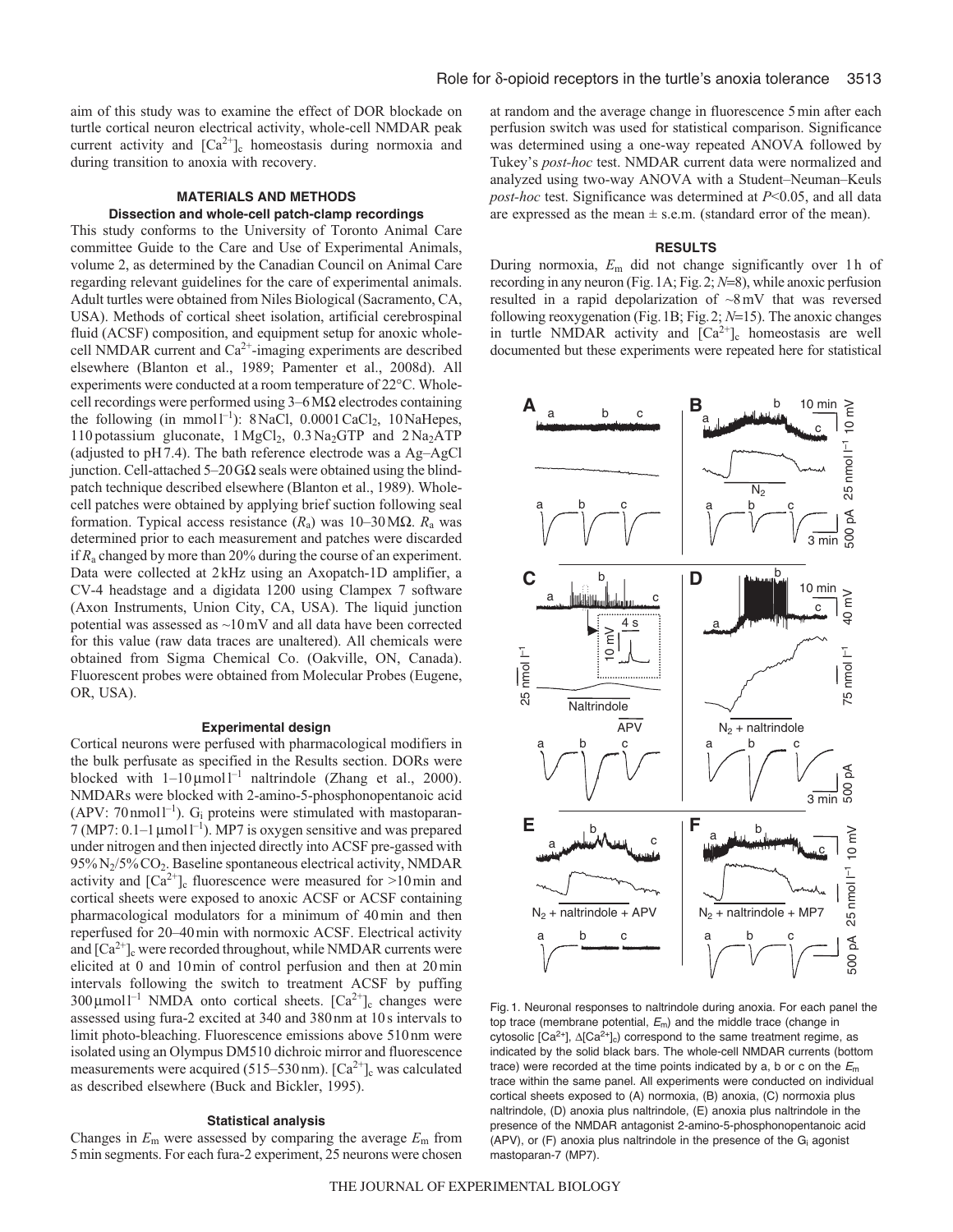

Fig. 2. Naltrindole enhances anoxic neuronal depolarization via  $G_i$  protein inhibition. Summary of  $E_m$  changes from cortical neurons during treatment.  $E_m$  was assessed as the mean of sequential 5 min recording segments. Data are expressed as means ± s.e.m. \*Data significantly different from normoxic controls; †data significantly different from anoxic controls. Significance was assessed at P<0.05. The bar indicates the duration of the treatment indicated in the key.

comparisons (Bickler et al., 2000; Pamenter et al., 2008d; Shin and Buck, 2003). During 90min of control recordings, normoxic NMDAR peak currents did not change significantly, ranging from 986±120 to  $1087\pm73$  pA, and  $\left[\text{Ca}^{2+}\right]_{c}$  was determined to be  $142\pm8$  nmol  $\left[\text{Ca}^{2+}\right]_{c}$ (Fig.1A; Figs3 and 4; *N*=5 for each). Anoxic perfusion induced a 50±7% and 53±9% reduction in NMDAR activity at 20 and 40min of anoxia, respectively (Fig. 1B; Fig. 3;  $N=8$ ). Also,  $[Ca^{2+}]_c$  increased with anoxia by  $\sim$ 40% to 199±15nmol<sup>1-1</sup> (Fig.1B; Fig.4; *N*=5). Following normoxic reperfusion,  $E_{\text{m}}$ , NMDAR currents and  $\text{[Ca}^{2+}\text{]}_{\text{c}}$ returned to control levels.

Naltrindole perfusion during normoxia did not lead to significant sustained *E*<sup>m</sup> depolarization; however, large discrete depolarizing events were observed at a frequency of 0.06±0.01Hz (Fig.1C, inset; Fig.2; *N*=20). APV perfusion abolished these depolarizing currents, suggesting they were mediated by NMDARs. Naltrindole potentiated normoxic NMDAR peak currents by 49±6% and 78±4% following 20 and 40min treatment, respectively (Fig.1C; Fig.3; *N*=6), and increased  $[Ca^{2+}]_c$  by 13±4% (Fig.1C; Fig.4; *N*=6). Both these changes were reversed by washout of naltrindole. APV also abolished the naltrindole-mediated increase in  $[Ca^{2+}]_c$  in normoxic controls, indicating the increase was due to NMDAR-mediated calcium influx (Fig.4; *N*=5).

During anoxia, naltrindole resulted in hyper-excitability, extended depolarization and, in 7 out of 23 experiments (31%), terminal loss of *E*<sup>m</sup> (Fig.1D; Fig.2; *N*=23). In all 23 neurons, the extended depolarization was not reversed by reoxygenation, suggesting impaired neuronal viability following anoxia. The depolarization may have been due to increased NMDAR activity because naltrindole prevented the anoxic decrease in NMDAR peak currents. In fact, naltrindole potentiated NMDAR currents by 44±19% and 70±15% following 20 and 40min of anoxic perfusion (Fig.1D; Fig.3; *N*=6). This increase resembles the potentiation of turtle NMDAR currents by naltrindole during normoxia but is striking compared with the  $~50\%$  decrease in NMDAR activity normally observed in anoxic cortical neurons. Concomitant with the increase in NMDAR current magnitude and enhanced anoxic depolarization, naltrindole treatment during anoxia resulted in significantly greater increases in  $[Ca^{2+}]_c$ compared with anoxic controls. In these neurons  $[Ca^{2+}]_c$  increased  $212\pm16\%$  to  $302\pm22$  nmol  $1^{-1}$ ; and unlike in control anoxic recordings,  $[Ca^{2+}]_c$  continued to increase following washout with normoxic naltrindole-free saline to  $544 \pm 56$  nmol  $1^{-1}$ , a  $382\%$  increase over control  $[Ca^{2+}]_c$  and ~350% greater than  $[Ca^{2+}]_c$  in control anoxic experiments following reoxygenation (Fig.1D; Fig.4; *N*=5).

We hypothesized that the electrical hyper-excitability and loss of *E*<sup>m</sup> observed in most anoxic turtle cortical neurons treated with naltrindole may be due to over-activation of NMDARs and subsequent NMDAR-mediated excitotoxic elevations in  $[Ca^{2+}]_c$ . Blockade of NMDARs with APV prevented whole-cell NMDAevoked currents (Fig. 1E), and had no effect on  $\lceil Ca^{2+} \rceil_c$  or  $E_m$  (data not shown). Perfusion of APV during anoxia prevented naltrindolemediated electrical hyper-excitability and extended depolarization (Fig.1E; Fig.2; *N*=7). The electrical response of anoxic neurons treated with naltrindole and APV resembled that of the response to



Fig. 3. Naltrindole potentiates normoxic NMDAR currents and reverses the anoxic decrease in NMDAR currents via G<sub>i</sub> protein inhibition. Summary of changes in NMDAR currents during treatment. Data are expressed as means ± s.e.m. \*Data significantly different from normoxic controls; †data significantly different from anoxic controls; ‡data significantly different from anoxic neurons treated with naltrindole. Significance was assessed at P<0.05. The bar indicates the duration of the treatment indicated in the key.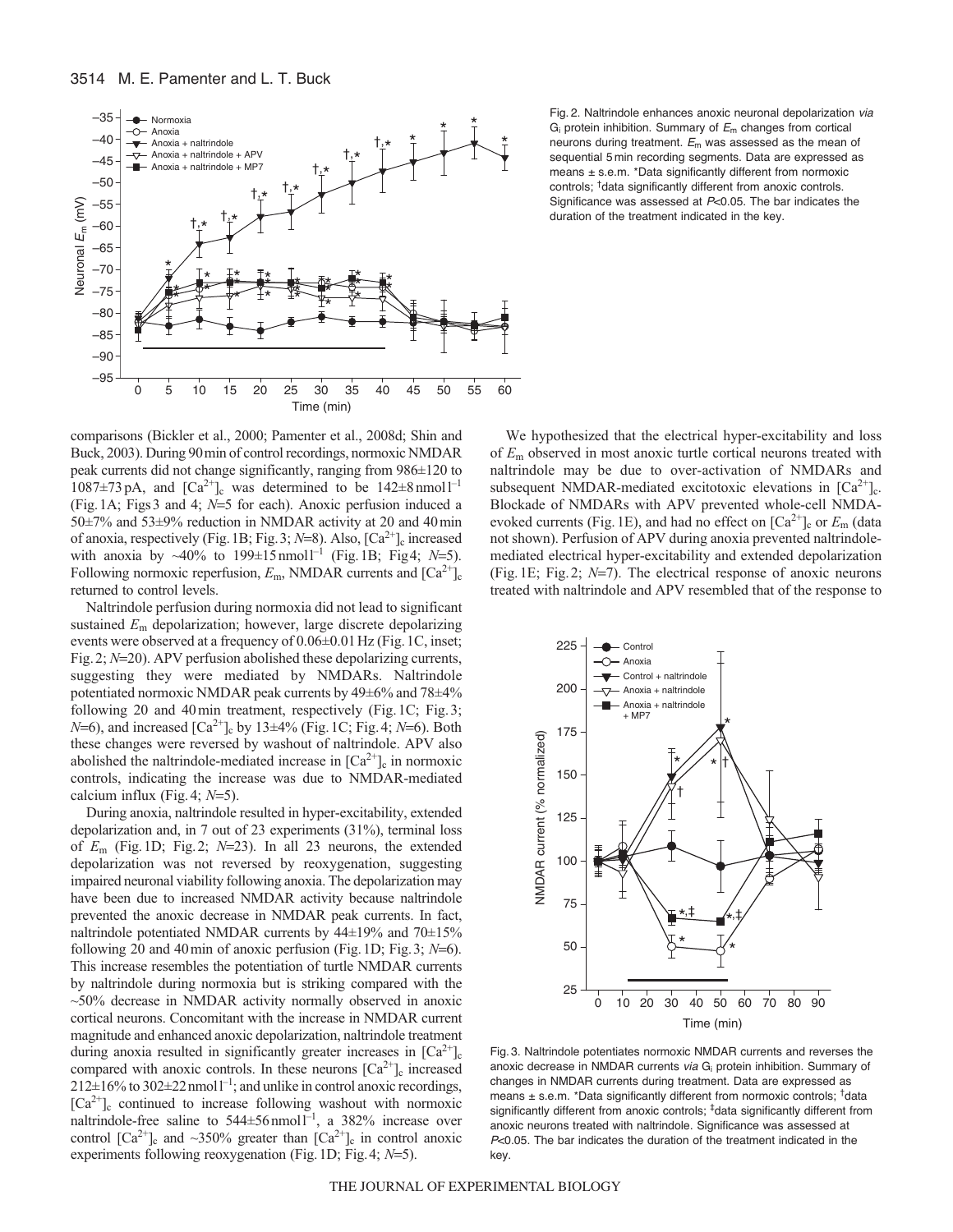

Fig. 4. Naltrindole induces severe NMDAR-mediated calcium influx. Summary of changes in  $[Ca<sup>2+</sup>]_{c}$  during normoxia and anoxia with and without the δ-opiod receptor (DOR) antagonist naltrindole alone or in the presence of APV or MP7. Data are expressed as means ± s.e.m. \*Data significantly different from normoxic control; <sup>†</sup>data significantly different from anoxic control; <sup>‡</sup>data significantly different from anoxia plus naltrindole treatment. Significance was assessed at P<0.05.

anoxia alone and not that of anoxic plus naltrindole-treated neurons. Perhaps more importantly, in anoxic plus naltrindole-treated neurons already undergoing electrical hyper-excitability, APV perfusion both abolished the excitation and enhanced *E*<sup>m</sup> depolarization (Fig.5). APV also prevented  $[Ca^{2+}]_c$  increases beyond changes observed in anoxic controls and  $[Ca^{2+}]_c$  decreased significantly following reoxygenation (Fig.1E; Fig.4; *N*=4).

Blockade of DORs with naltrindole prevents DOR-mediated Gi cascades. MP7 is a direct stimulator of  $G<sub>i</sub>$  proteins and perfusion of MP7 should relieve the naltrindole-mediated DOR blockade since it acts downstream of DORs and thus of naltrindole. Therefore, we co-perfused cortical sheets with MP7 and naltrindole during anoxia. MP7 prevented the naltrindole-mediated electrical hyper-excitability and severe depolarization was not observed (Fig.1F; Fig.2; *N*=6). Furthermore, the anoxic decrease in NMDAR activity was restored and NMDAR activity decreased (Fig.1F; Fig.3; *N*=6). Finally, large increases in  $[Ca^{2+}]_c$  were not observed and cells behaved like control anoxic cells:  $[Ca^{2+}]_c$  increased  $46\pm3\%$  with anoxia to  $208 \pm 25$  nmoll<sup>-1</sup> and this change was reversed by reoxygenation (Fig.1F; Fig.4; *N*=5).

### **DISCUSSION**

We have demonstrated here that DORs inhibit NMDAR-dependent  $Ca^{2+}$  influx during both normoxia and anoxia *via* a G<sub>i</sub>-sensitive mechanism in turtle cortical neurons. DOR antagonism with naltrindole potentiated normoxic NMDAR currents and  $Ca<sup>2+</sup>$  influx, suggesting that a basal level of DOR activity is critical to regulating



Fig. 5. NMDAR blockade abolishes excitatory events in anoxia plus naltrindole-treated neurons. Seizure-like events induced by perfusion of naltrindole during anoxia were abolished by co-perfusion of the NMDAR antagonist APV, preventing further anoxic depolarization and excitotoxic cell death.

NMDARs and  $[Ca^{2+}]_c$ . In anoxic neurons treated with naltrindole, terminal depolarization occurred in 31% of our experiments and a large depolarization of *E*<sup>m</sup> was observed in all neurons that was not reversed by reperfusion of normoxic naltrindole-free ACSF. Concomitantly, anoxic elevations in  $[Ca^{2+}]_c$  were greatly increased by naltrindole and were further increased following reoxygenation. This is contrary to control anoxia-alone experiments in which both the  $E_m$  depolarization and the increase in  $[Ca^{2+}]_c$  were significantly smaller in magnitude and reversed following reoxygenation (Bickler, 1992; Bickler et al., 2000; Pamenter and Buck, 2008; Pamenter et al., 2008d). These deleterious events are likely to be dependent on NMDAR-mediated  $Ca^{2+}$  influx since naltrindole-mediated electrical hyper-excitability, severe prolonged depolarization and enhanced  $Ca<sup>2+</sup>$  influx were abrogated in cortical slices pre-treated with the NMDAR antagonist APV. Furthermore, in cells exhibiting seizurelike events during anoxic naltrindole perfusion, APV application abolished hyper-excitability and *E*<sup>m</sup> recovered following reoxygenation.

Turtle neurons employ numerous mechanisms to limit glutamatergic hyper-excitability during anoxia, including: depressed NMDAR activity and receptor abundance, reduced glutamate release, and decreased AMPA receptor activity (Bickler et al., 2000; Milton et al., 2002; Pamenter et al., 2008c). As a result, NMDARmediated damage due to toxic  $\left[Ca^{2+}\right]$ <sub>c</sub> accumulation and deleterious nitric oxide production are avoided in the anoxic turtle cortex (Bickler, 1992; Pamenter et al., 2008a). In previous studies examining turtle cortical NMDAR activity, neurons were voltage clamped and perfused with tetrodotoxin to prevent action potentials. As a result, the true importance of NMDAR regulation in anoxic neuronal survival could not be determined. In the present study, we directly correlate enhanced NMDAR activity with excessive  $\lceil Ca^{2+} \rceil_c$ accumulation and terminal depolarization in cortical neurons, highlighting the critical role of NMDAR depression in the turtle's anoxia tolerance. Indeed turtle neurons exposed to naltrindole during anoxia responded in a fashion similar to mammalian neurons exposed to glutamate toxicity or ischemia. In such neurons, excessive NMDAR-mediated  $Ca^{2+}$  influx is observed along with severe depolarization (Coulter et al., 1992; Garthwaite and Garthwaite, 1986; Garthwaite et al., 1986). Furthermore, upon reoxygenation, mammalian  $E<sub>m</sub>$  remains depolarized and, as in our experiments, these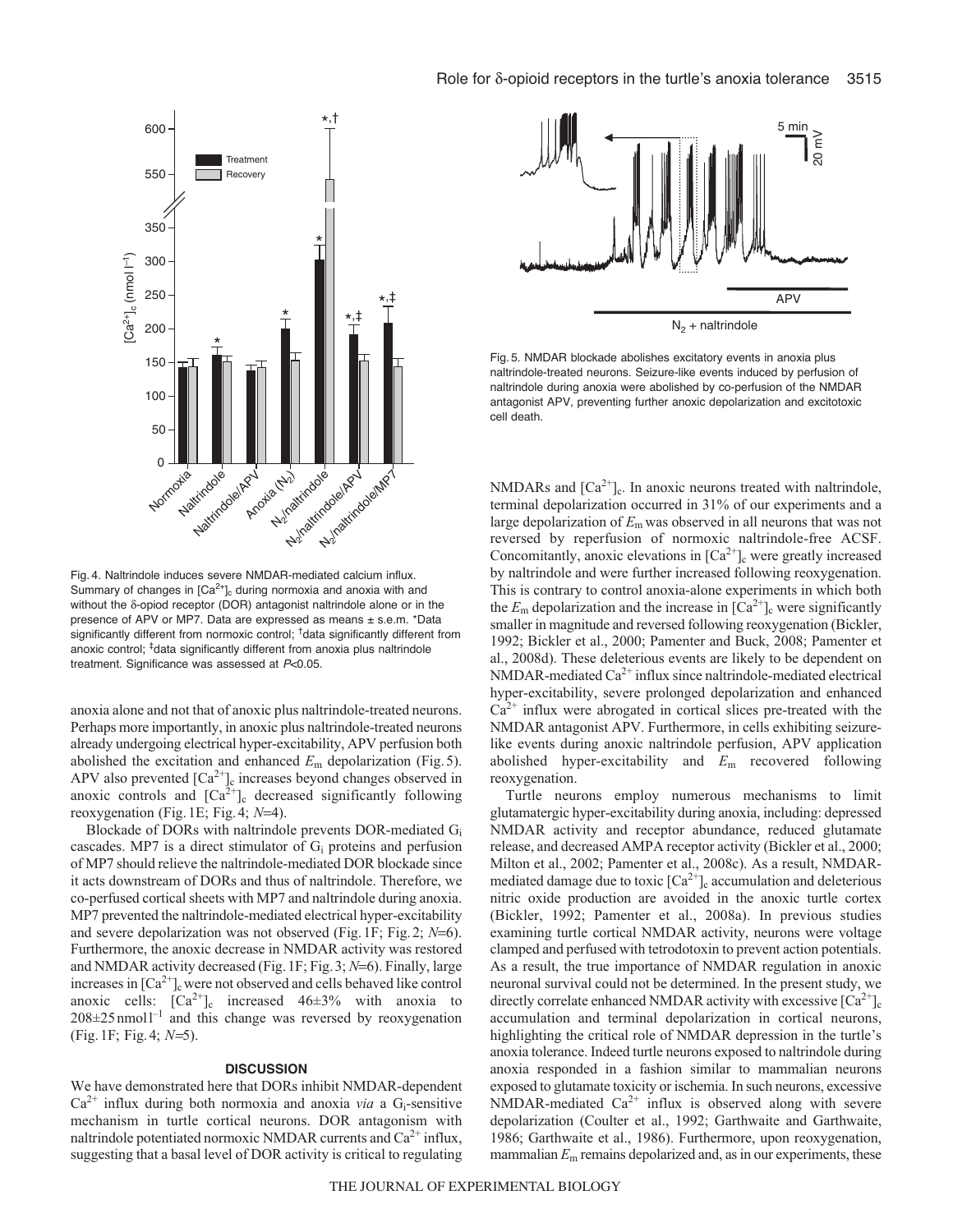effects can be prevented by perfusion of an NMDAR antagonist prior to the onset of severe depolarization (Limbrick et al., 2003).

The mechanism by which DORs and NMDARs interact is poorly understood, but as DORs are coupled to  $G<sub>i</sub>$  proteins, the pathway probably involves  $G_i$  activation. There is some indirect evidence to support a role for G protein-mediated responses in the turtle's anoxia tolerance. Whole-brain cAMP concentration decreases significantly in the anoxic cortex, and since cAMP is directly mediated by Gi activity these data suggest anoxia-induced changes in  $G_i$  signaling occur in turtle brain (Pamenter et al., 2007). Furthermore, we have recently shown that the anoxic depression in turtle NMDAR activity is blocked by pertussis toxin, a  $G_i$  inhibitor (Pamenter et al., 2008b). Combined with our present report that the Gi activator MP7 depressed NMDAR currents and prevented extended depolarization and large accumulations of  $[Ca^{2+}]_c$  following anoxic/naltrindole treatment, there is now mounting evidence that  $G_i$  signaling is critical to the regulation of NMDARs in the anoxic cortex. G proteins are well suited to act as anoxic messengers because they mediate numerous downstream mechanisms in neurons. Of particular interest are mitochondrial ATP-sensitive  $K^+$  channels (m $K_{ATP}$ ), whose activity can be directly regulated by binding of G protein subunits to the sulfonylurea subunit of the mKATP channel (Wada et al., 2000). Recently we demonstrated that  $mK_{ATP}$  channels mediate the anoxic decrease in turtle NMDAR activity, such that activation of mKATP during anoxia partially uncouples mitochondria, decreasing the mitochondrial  $Ca^{2+}$ -buffering capacity and subsequently elevating [Ca<sup>2+</sup>]<sub>c</sub>, which regulates NMDARs *via* a phosphatase-dependent process (Bickler et al., 2000; Pamenter et al., 2008d; Shin et al., 2005). Although  $mK_{ATP}$  activation is critical to anoxic decreases in NMDAR activity, these channels are not oxygen sensitive and are thus unlikely to be the primary detector of low oxygen that initiates downstream NMDAR depression. Therefore, the pathway upstream of mKATP activation in turtle cortical NMDAR depression remains of interest.

Interestingly, just as anoxic turtle neurons treated with naltrindole resemble ischemic mammalian neurons, mammalian mechanisms of inducible neuroprotection may parallel the endogenous mechanism of NMDAR regulation in the anoxic turtle cortex. In mammals, DOR and  $mK_{ATP}$  activation are both critical to HPCinduced neuroprotection and agonists of either receptor are neuroprotective in a range of ischemia-tolerance models, including HPC (Chao et al., 2007a; Kis et al., 2003; Yoshida et al., 2004; Zhang et al., 2000). Since targeted blockade of either receptor prevents HPC-mediated neuroprotection in mammals and NMDAR depression in turtles, it is logical that the two receptors must function at separate but critical points in the same pathway. Indeed, there is evidence supporting this hypothesis: blockade of  $K_{ATP}$  channels abolishes DOR agonist-induced neuroprotection in ischemic mammalian heart and brain (Lim et al., 2004; Patel et al., 2002). The mechanism of DOR-/mK<sub>ATP</sub>-induced neuroprotection in mammalian brain remains unresolved; however, regulation of NMDAR activity as occurs in the turtle is an attractive possibility as this regulation is critical to preventing ECD in mammalian neurons (Arundine and Tymianski, 2003; Pamenter et al., 2008d). This hypothesis is supported indirectly by the inverse relationship between NMDAR activity and DOR activation observed in mammalian brain whereby increases in DOR activity suppress NMDAR activity (Cao et al., 1997; Wang and Mokha, 1996). Therefore, the final mediator of neuroprotection in DOR-mediated HPC models may be a reduction in NMDAR current.

DOR protein expression in the turtle brain is high relative to that in rat brain tissue (Xia and Haddad, 2001), and this difference in receptor expression could partly explain the turtle's remarkable innate anoxia tolerance relative to the mammalian brain, despite their apparent reliance on similar neuroprotective mechanisms. Greater receptor expression may confer a higher sensitivity to opioidmediated signaling, allowing the turtle brain to rapidly decrease NMDAR activity in response to decreasing environmental oxygen while long-term mechanisms of metabolic depression are being activated [e.g. removal of channels from neuronal membranes (Bickler et al., 2000; Perez-Pinzon et al., 1992)]. Conversely, mammalian brain requires HPC pre-treatment to upregulate DOR protein expression and 'prime' the brain against subsequent lowoxygen insults. Thus turtle brain is better able to respond quickly to low-oxygen insults than murine brain. Conversely, the role of DOR-mediated signaling in long-term anoxia tolerance in the turtle remains undetermined; however, NMDAR activity remains depressed during at least the first 6weeks of anoxia in turtle brain and DOR-mediated pathways may regulate this depression (Bickler, 1998). DORs are activated endogenously by enkephalins and determination of anoxia-induced changes in turtle brain enkephalin concentration would be an informative next step in the elucidation of this pathway.

In addition to limiting glutamatergic excitability, the turtle brain exhibits a wide range of neuroprotective responses to anoxia. In general, mechanisms that are electrically inhibitory (e.g. GABAergic and adenosinergic) are elevated during anoxia, while excitatory mechanisms (e.g. glutamatergic) are depressed (Nilsson and Lutz, 1992; Nilsson et al., 1990). Experimentally, blocking NMDAR depression (with naltrindole), GABAergic activation (M.E.P. and L.T.B., unpublished observations) or adenosinergic signaling (Milton et al., 2007) all induce cell death in anoxic turtle neurons. Therefore, each of these mechanisms appears to be individually critical to anoxic survival. The existence of multiple neuroprotective responses to anoxia may be due to the activation of numerous oxygen-sensitive mechanisms that are initiated at sequentially lower  $P_{\text{O}_2}$  during a normoxic to anoxic transition. For example, adenosine receptors regulate NMDAR activity under hypoxic  $(5\%O_2)$  but not anoxic  $(0\% O_2)$  conditions (Pamenter et al., 2008b). The occurrence of overlapping oxygen-sensitive systems in the turtle brain is logical as this organism repeatedly experiences rapid changes in  $O<sub>2</sub>$ availability in its natural environment (Ultsch, 2006). Multiple oxygen sensors calibrated to detect changes in small ranges of  $P_{\text{O}_2}$ and subsequently initiate specific cellular responses to that  $P_{\text{O}_2}$  would be evolutionarily advantageous to this oxygen conformer and confer a greater degree of sensitivity in terms of cellular responses to changes in oxygen availability. Furthermore, the individual importance of each of these mechanisms suggests the metabolic state of the anoxic turtle brain is very tightly regulated and that any significant deviation from this state that increases electrical activity may quickly overcome the turtle neurons' ability to match its metabolic depression to decreased energy availability during anoxia. This may explain why naltrindole is neurotoxic in turtles during anoxia but not normoxia, despite potentiating NMDAR currents in both experiments. During normoxia, the  $Na^+/Ca^{2+}$  exchanger and the associated  $Na^{+}/K^{+}$ -ATPases that maintain the Na<sup>+</sup> gradient counter excessive NMDAR-mediated  $Ca^{2+}$  influx. However, during anoxia, turtle ATPase activity is decreased to match decreased ATP production (Buck and Hochachka, 1993; Buck and Pamenter, 2006; Hylland et al., 1997). Thus an increase of  $Na<sup>+</sup>/Ca<sup>2+</sup>$  exchanger activity to counter NMDAR-mediated  $Ca^{2+}$  influx would deplete the  $Na<sup>+</sup>$  gradient more rapidly than the ATPase can match in its reduced activity state, leading to rundown of *E*<sup>m</sup> and deleterious  $[Ca^{2+}]_c$  accumulation.